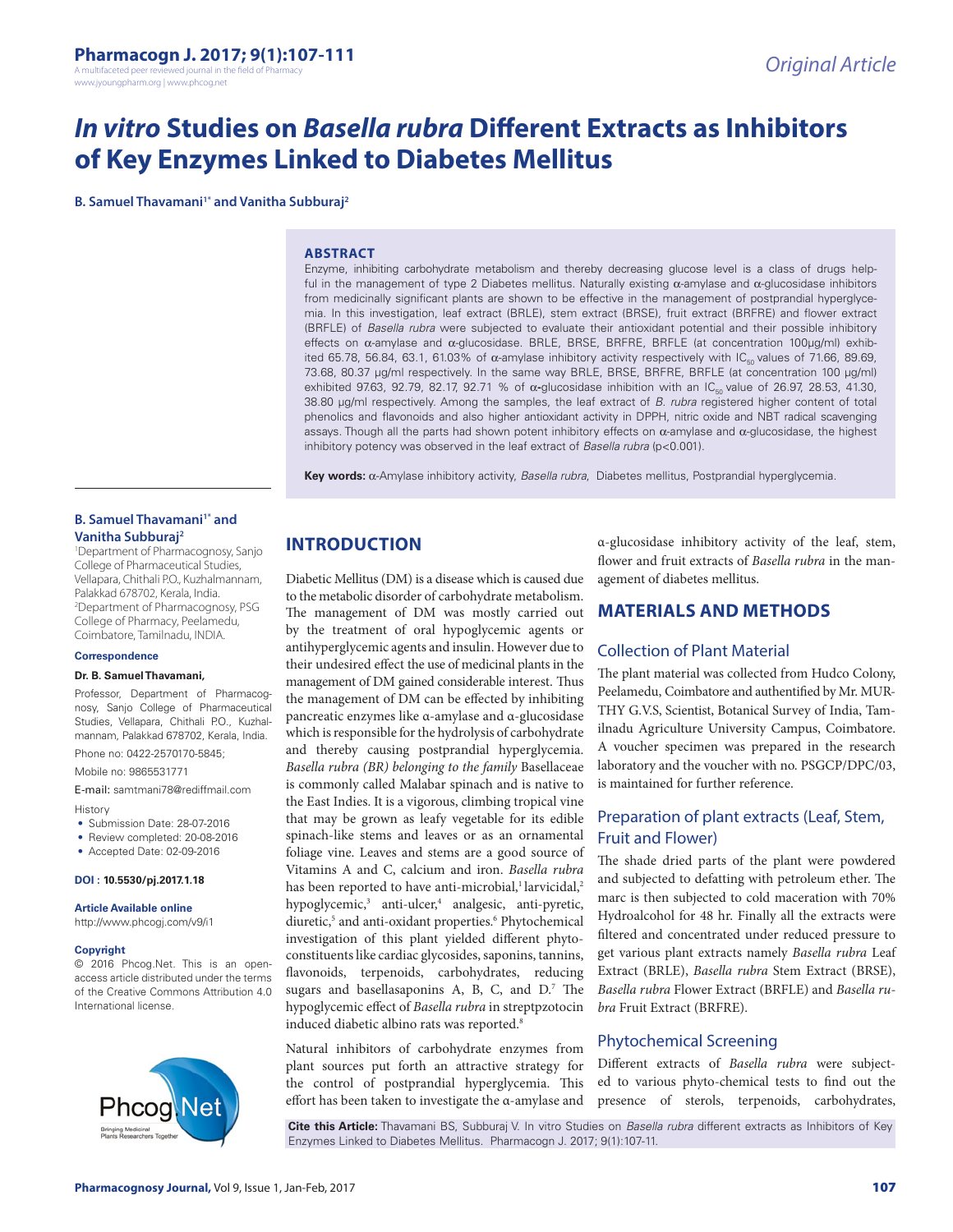flavonoids, proteins, alkaloids, glycosides, saponins, tannins, volatile oils and mucilage.<sup>9</sup>

## Estimation of Total Phenols

Total phenolic content was determined in all the extracts by Folin– Ciocalteu method. This test is based on the oxidation of phenolic groups with phosphomolybdic and phosphotungstic acids. After oxidation, a green–blue complex is formed, which is measured at 750 nm. The total phenol content of a tested material can be related to the antioxidant activity shown by it.<sup>10</sup>

## Estimation of Total Flavonoids

Flavonoids present in the extracts were estimated by their characteristic absorption in the UV region and by their specific reaction with aluminium chloride and potassium acetate.<sup>11</sup>

## Antioxidant Assay

Antioxidant potential of different parts of *Basella rubra* was assessed by DPPH method,<sup>12</sup> Nitric oxide method<sup>13</sup> and Nitro blue tetrazolium method.14

# Alpha Amylase Inhibitory Assay

*In vitro* α-Amylase Inhibitory activity of alcoholic extract of various plant parts (leaf, stem, fruit, flower) of BR was carried out by using *Kazeem et al* 2013 method.15 In this assay various concentrations (20, 40, 60, 80, 100 μl) of different plant parts of alcoholic extract of BR was allowed to react with 250 μl of 0.02 m sodium phosphate buffer (pH 6.9) which contains α-amylase solution (0.5 mg/ml) (Hi media Rm 638 - α-Amylase from fungi). The content of the tubes was pre incubated at 25°C for 10 min after which 250 μl of 1% starch solution was added in 0.02 M sodium phosphate buffer (pH 6.9). The reaction mixture was incubated at 25°C for 10 min. The reaction was terminated by adding 500 μl of dinitro salicylic acid (DNS) reagent and further incubated in boiling water bath for 5 min and cooled to room temperature. The content of each test tube was diluted up to 5ml with distilled water and the absorbance was measured at 540 nm by Spectrophotometer. The reaction system without plant extracts was used as control and the system without α-amylase was used as blank for correcting the background absorbance. The percentage inhibition of α-amylase enzyme was calculated using the following formula.

% Inhbition  $=\frac{\text{Control absorbance} - \text{Corrected test absorbance}}{0.00 \times 10^{11}} \times 100$ Control absorbance

## Alpha Glucosidase Inhibitory Assay

*In vitro* α-Glucosidase Inhibitory activity of hydroalcoholic extract of various plant parts (leaf, stem, fruit, and flower) of BR was carried out by using *Kazeem et al* 2013 method. In this assay various concentrations (20, 40, 60, 80, 100 μl) of different plant parts of alcoholic extract of BR was allowed to react with 100 μl of α-Glucosidase (RM7067 α-Glucosidase from Saccharomyces species) (1 Unit/ml) in 20 mM phosphate buffer (pH 6.9). The content of the tubes was pre incubated at 25°C for 10 min. 50 μL of p-nitropheynyl glucopyranoside was added to start the reaction. The reaction mixture was incubated at 25°C for 20 min. The reaction was terminated by adding 2 ml of 0.1 M sodium carbonate solution and finally made up to 5ml with distilled water. Then enzyme inhibition was (absorbance) measured at 405 nm by Spectrophotometer. The reaction system without plant extracts was used as control and the system without α-glucosidase was used as blank for correcting the background absorbance. The percentage inhibition of α-glucosidase enzyme was calculated using the following formula.

## **Where**

Corrected test absorbance = Sample absorbance – Blank absorbance The concentration of extract resulting in 50% inhibition of enzyme activity  $(IC_{50})$  was determined graphically using Microsoft excel.

## Statistical analysis

Statistical analysis was performed using GraphPad Prism statistical package (GraphPad Software, USA). The data were analyzed by One-way Analysis of Variance (ANOVA) method followed by Tukey's multiple comparison. The results were considered to be statistically significant when the  $P<0.05$ . All the results were expressed as mean  $\pm$  SD for triplicate determinations.

# **RESULTS**

## *Phytochemical study*

Preliminary phytochemical screening of various hydro alcoholic extracts of BRLE, BRSE, BRFRE, BRFLE exhibited the presence of glycosides, terpenoids, carbohydrates, proteins, falvanoids, sterols, tannins, saponins and mucilage (Table 1).

## *Secondary metabolite*

Estimation of the secondary metabolites showed significant content of total phenolic (25.9 GAE mg/g) and total flavonoid content (4.27 RE mg/g) in BRLE (Table 2).

#### *Antioxidant potential*

Four extracts namely BRLE, BRSE, BRFRE, BRFLE were subjected to *in vitro* antioxidant activity. Among the four extracts evaluated, hydro alcoholic extract of BRLE showed potent antioxidant property with the minimum  $IC_{50}$  values in the scavenging of DPPH, Nitric acid and NBT assay. All the results were comparable with the standard. The  $IC_{50}$  values of hydro alcoholic extract of BRLE were found to be 10.98, 62.5 and 48.24 against DPPH, Nitric oxide and NBT methods respectively (Table 3).

#### *In vitro α− amylase assay*

The % inhibition of α-amylase activity of hydro alcoholic extracts of BRLE, BRSE, BRFRE, BRFLE at the concentrations of 20, 40, 60, 80 and 100 mg/ml as shown in Table 4 was studied in comparison with standard Acarbose. The standard Acarbose showed 70.06 ± 3.73% (at concentration 100 μg/ml) inhibitory activity of α amylase with  $\text{IC}_{\text{50}}$  value 64.97 μg/ml (Table 6). BRLE (at concentration 100µg/ml) exhibited 65.78  $\pm$  1.51% of α-amylase inhibitory activity with an  $IC_{50}$  value of 71.66 μg/ml. BRSE, BRFRE, BRFLE (at concentration 100 µg/ml) exhibited 56.84 ± 2.47, 63.1  $\pm$  3.07, 61.03  $\pm$  1.16% of a-amylase inhibitory activity respectively with IC<sub>50</sub> values 89.69, 73.68, 80.37 µg/ml respectively (Table 4). Results obtained from the above investigation showed that BRLE showed more potent inhibitory activity of α-amylase when compared with BRSE, BRFRE, BRFLE.

The % inhibition of α-glucosidase activity of hydro alcoholic extracts of BRLE, BRSE, BRFRE, BRFLE at the concentrations of 20, 40, 60, 80 and 100 mg/ml as shown in Table 4 was studied in comparison with the standard drug i.e. Acarbose. The standard acarbose showed  $97.67 \pm 0.89\%$ (at concentration 100 µg/ml) inhibitory activity of α-glucosidase with IC<sub>50</sub> value 24.85 µg/ml (Table 6). BRLE (at concentration 100 µg/ml) exhibited 97.63  $\pm$  1.16% of α-glucosidase inhibitory activity with an IC<sub>50</sub> value of 26.97 µg/ml. Percentage inhibition for BRSE, BRFRE, BRFLE (at concentration 100 µg/ml) exhibited 92.79 ± 1.08, 82.17 ± 2.26, 92.71 ± 2.92% of a-glucosidase inhibition with an  $IC_{50}$  value as in Table 4 (28.53,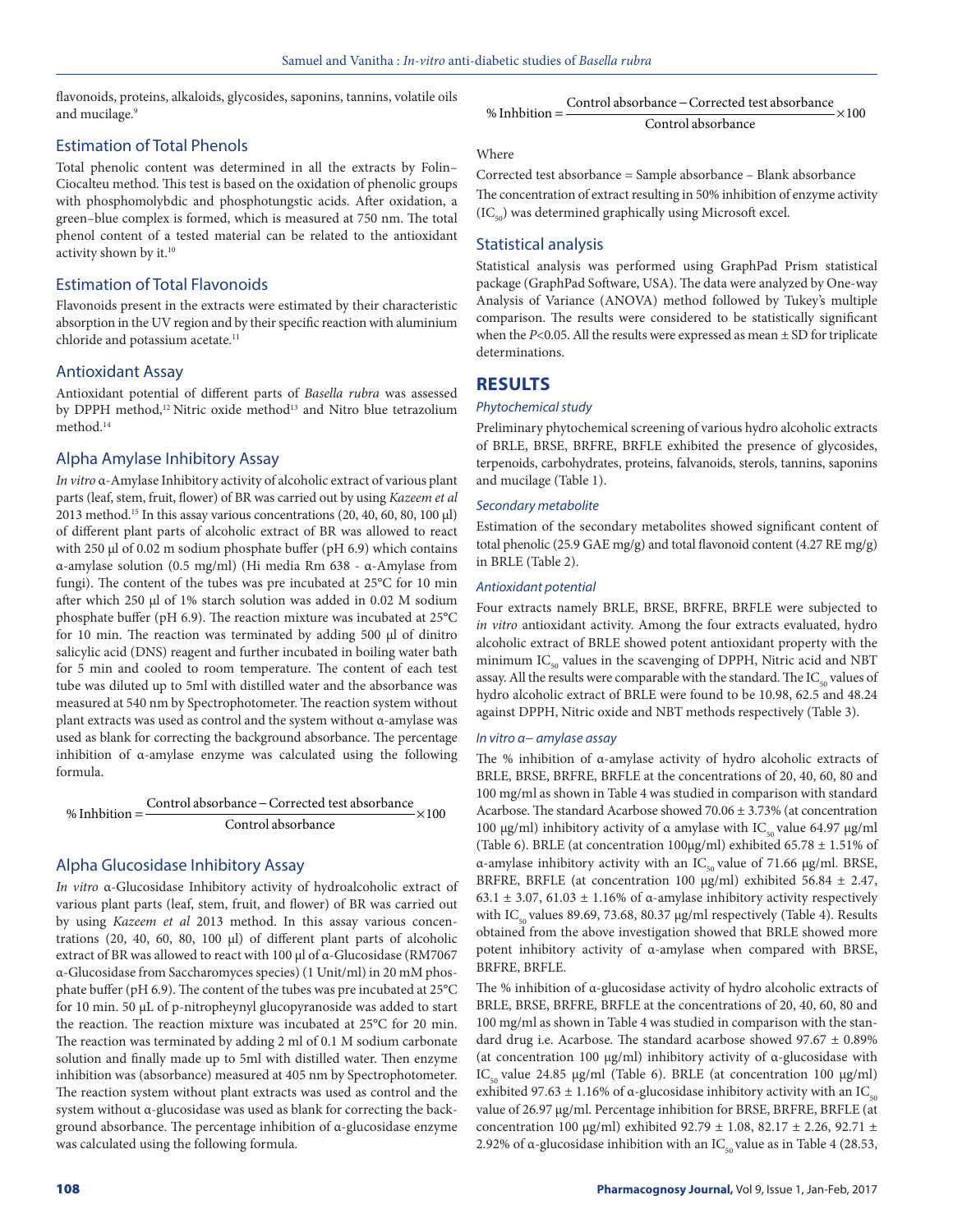| <b>Name of the test</b> | Leaf<br><b>Extract</b>   | <b>Stem</b><br><b>Extract</b> | <b>Flower</b><br><b>Extract</b> | <b>Fruit</b><br><b>Extract</b> |
|-------------------------|--------------------------|-------------------------------|---------------------------------|--------------------------------|
| Alkaloids               | $\qquad \qquad$          | -                             | $\qquad \qquad -$               | $\qquad \qquad$                |
| Glycosides              | $+$                      | $+$                           |                                 |                                |
| Terpenoids              | $+$                      | $+$                           | $+$                             | $+$                            |
| Carbohydrates           | $+$                      | $+$                           | $+$                             | $+$                            |
| Proteins                | $+$                      | $+$                           | $+$                             | $+$                            |
| Flavonoids              | $+$                      | $+$                           | $+$                             | $+$                            |
| Sterols                 | $+$                      | $+$                           | $+$                             | $+$                            |
| Tannins                 | $+$                      | $+$                           | $+$                             | $+$                            |
| Anthraquinone           | $\overline{\phantom{a}}$ |                               |                                 |                                |
| Saponins                | $+$                      | $+$                           |                                 |                                |
| Mucilage                | $+$                      | $+$                           |                                 |                                |

#### **Table 1: Phytochemical analysis for Hydroalcoholic extract of various plant parts of** *Basella rubra*

(+) indicates positive reaction (-) indicates negative reaction

#### **Table 2: Estimation of Phenolic and Flavonoid Content of different parts of** *Basella rubra*

|                  | <b>Total Phenolics</b> | <b>Total Flavonoids</b> |  |
|------------------|------------------------|-------------------------|--|
| Name of the part | GAE mg/g               | RE mg/g                 |  |
| <b>BRLE</b>      | 25.9                   | 4.27                    |  |
| <b>BRSE</b>      | 23.8                   | 3.89                    |  |
| <b>BRFRE</b>     | 18.5                   | 2.97                    |  |
| <b>BRFLE</b>     | 20.5                   | 3.34                    |  |

Data are mean  $\pm$  SD or %  $\pm$  SD for triplicate measurements.

GAE – gallic acid equivalent, RE – Rutin equivalent.

## **Table 3:** *In vitro* **antioxidant studies of different extracts of** *Basella rubra*  **by DPPH, Nitric acid and NBT and methods.**

| Different extracts / | IC50 values (mg/ml) |                     |                   |  |
|----------------------|---------------------|---------------------|-------------------|--|
| <b>Standard</b>      | <b>DPPH</b>         | <b>Nitric oxide</b> | <b>NBT</b>        |  |
| <b>BRLE</b>          | $10.98 \pm 0.72$    | $62.5 + 0.42$       | $48.24 \pm 0.32$  |  |
| <b>BRSE</b>          | $14.78 \pm 0.54$    | $125.4 \pm 0.82$    | $104.36 \pm 0.49$ |  |
| <b>BRFRE</b>         | $11.74 \pm 0.36$    | $75.2 + 0.36$       | $94.38 \pm 0.54$  |  |
| <b>BRFLE</b>         | $16.72 \pm 0.62$    | $82.4 + 0.52$       | $71.59 \pm 0.69$  |  |

Data are mean  $\pm$  SD or %  $\pm$  SD for triplicate measurements.

#### **Table 4: Alpha Amylase Inhibitory Assay of various extracts of** *Basella rubra*

|             | % Inhibition     |                  |                |                  |                  |
|-------------|------------------|------------------|----------------|------------------|------------------|
| Conc mcg/ml | <b>Acarbose</b>  | <b>BRLE</b>      | <b>BRSE</b>    | <b>BRFRE</b>     | <b>BRFLE</b>     |
| 20          | $22.50+0.90$     | $20.46 + 0.98$   | $16.79 + 0.57$ | $17.21 + 0.65$   | $12.99 + 0.36$   |
| 40          | $36.25 + 0.69$   | $30.33 + 0.85$   | $25.33+0.30$   | $30.48 + 0.96$   | $21.61 + 0.98$   |
| 60          | $46.63+0.79$     | $40.62 + 0.99$   | $32.03 + 0.55$ | $35.34 \pm 1.14$ | $38.56 + 1.32$   |
| 80          | $62.47+0.69$     | $51.88 + 0.80$   | $43.85 + 0.72$ | $52.59 + 1.19$   | $50.54 + 0.69$   |
| 100         | $70.83 \pm 1.48$ | $65.53 \pm 1.18$ | $56.39 + 0.90$ | $63.05+0.55$     | $61.35 \pm 1.10$ |

Data are mean  $\pm$  SD or  $\%$   $\pm$  SD for triplicate measurements.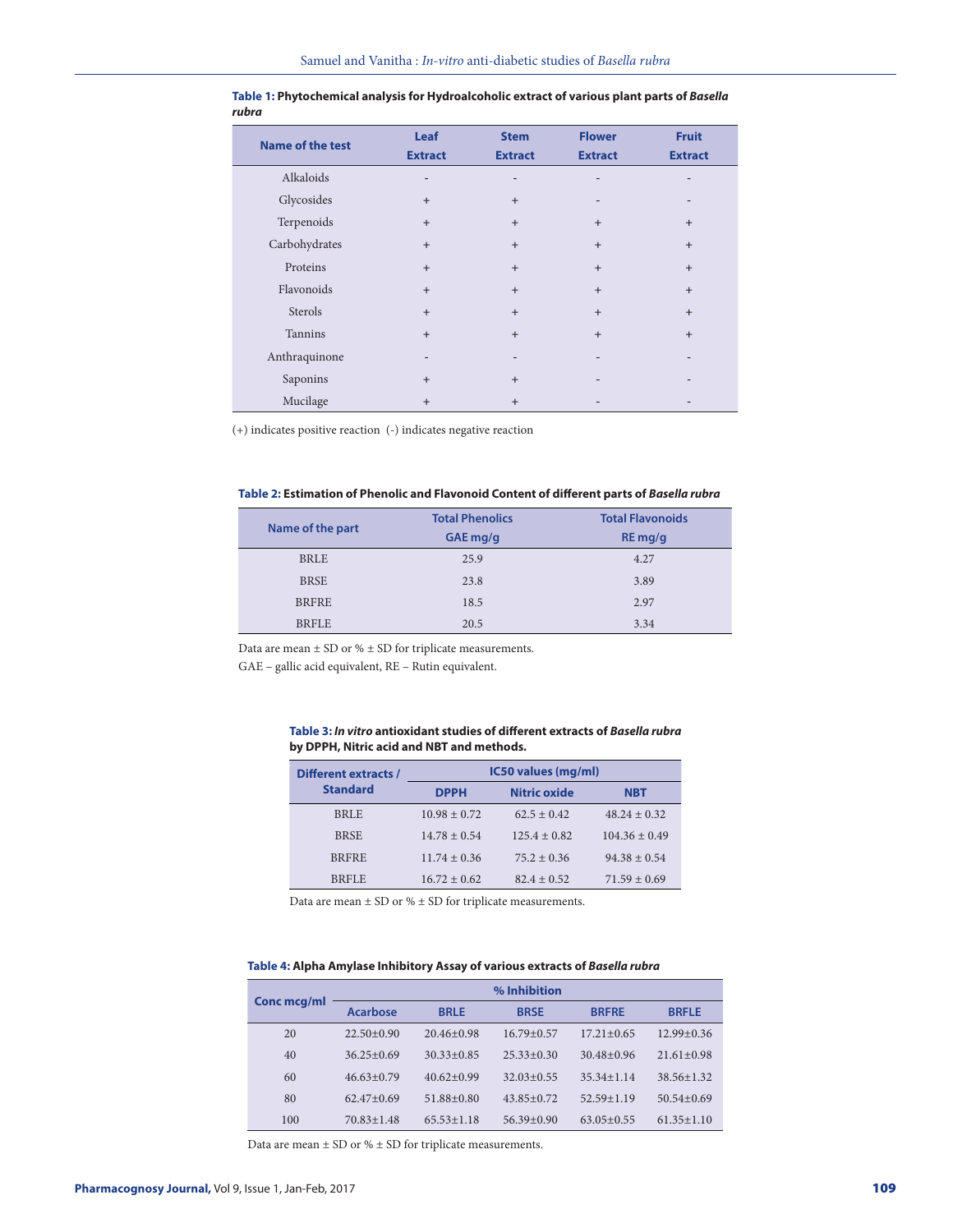|             | % Inhibition     |                  |                  |                  |                |
|-------------|------------------|------------------|------------------|------------------|----------------|
| Conc mcg/ml | <b>Acarbose</b>  | <b>BRLE</b>      | <b>BRSE</b>      | <b>BRFRE</b>     | <b>BRFLE</b>   |
| 20          | $50.57 \pm 0.94$ | $44.42 \pm 1.25$ | $42.91 + 2.61$   | $41.01 \pm 1.85$ | $40.39 + 1.73$ |
| 40          | $60.7 \pm 0.86$  | $66.91 + 1.66$   | $65.03 + 1.77$   | $50.91 \pm 1.01$ | $55.01 + 1.91$ |
| 60          | $77.13 \pm 1.71$ | $73.38 + 2.64$   | $71.84 \pm 1.83$ | $62.8 + 2.93$    | $63.83 + 0.33$ |
| 80          | $92.31 + 2.66$   | $90.47 \pm 0.96$ | $85.81 + 2.49$   | $71.62 \pm 1.46$ | $81.92 + 1.26$ |
| 100         | $97.67 \pm 0.89$ | $97.63 \pm 1.16$ | $92.79 \pm 1.08$ | $82.17 + 2.26$   | $92.71 + 2.92$ |

Data are mean  $\pm$  SD or %  $\pm$  SD for triplicate measurements.

#### **Table 6: IC50 Values of various extract of** *Basella rubra* **and Acarbose**

| <b>Name</b>  | $IC_{\scriptscriptstyle co}$ Values<br>of a-amylase | $IC_{\scriptscriptstyle\rm{co}}$ Values<br>of a-glucosidase |  |
|--------------|-----------------------------------------------------|-------------------------------------------------------------|--|
| Acarbose     | 64.97                                               | $24.85 \mu g/ml$                                            |  |
| <b>BRLE</b>  | 71.66                                               | $26.97 \mu g/ml$                                            |  |
| <b>BRSE</b>  | 89.69                                               | $28.53 \mu g/ml$                                            |  |
| <b>BRFRE</b> | 73.68                                               | $41.30 \mu g/ml$                                            |  |
| <b>BRFLE</b> | 80.37                                               | $38.80 \mu g/ml$                                            |  |

Data are mean  $\pm$  SD or %  $\pm$  SD for triplicate measurements.

41.30, 38.80 µg/ml) respectively. Results obtained from the above investigation showed that BRLE showed more potent inhibitory activity of α-glucosidase when compared with BRSE, BRFRE, BRFLE.

# **DISCUSSION**

Diabetes mellitus is a common metabolic disorder that increases the postprandial glucose level which may lead to multiple organ damage and increase the risk of cardiovascular diseases which are the most common causes of death among people with diabetes. Management of blood glucose level is critical in the early treatment of diabetes mellitus and its complication. Sharp rise in the blood glucose level after food intake is aided by α-Amylase and α- Glucosidase enzymes, which break the carbohydrate to simple absorbable sugars.16 Synthetic enzyme inhibitors such as acarbose, voglibose, miglitol, are useful as oral hypoglycemic drugs for the control of post prandial hyperglycemia especially in type II diabetes patients.17 These inhibitors delay carbohydrate digestion and prolong the time taken for glucose absorption in intestine.18 Chronic usage of these inhibitors in conjunction with other antidiabetic drugs leads to GI side effects like abdominal discomfort, flatulence and diarrhea.<sup>19</sup> Several plants have been identified as potential source of drugs in Indian system of medicine for the treatment of diabetes.

Phenolic compounds, whose formation is associated with the normal metabolism of aerobic cells can protect the human body from free radicals. Such compounds are strong in antioxidants and can remove free radicals, chelate metal catalysts, activate antioxidant enzymes, reduce α-tocophenol radicals and inhibit oxidases.20 Derivatives of flavonoids have been found in many fruits and vegetables. Further, numerous studies have shown that majority of the antioxidant activities maybe from compounds such as flavonoids, isoflavones, flavones, anthocyanins, catechin and isocatechin rather than from vitamins C, E and β-carotene.<sup>21</sup> Flavonoids have antioxidant activity and could therefore lower cellular oxidative stress.<sup>22</sup>

In the present study, BRLE showed a significant  $(p<0.001)$  inhibition of α–amylase and α–glucosidase activity at all concentrations tested and hence it can be used for the management of diabetes mellitus.

# **CONCLUSION**

It is concluded by the study that the percentage inhibition of leaf extract of *Basella rubra* is more than that of the extracts of stem, flower and fruit. The  $IC_{50}$  value of leaf extract is less than that of stem, fruit and flower extracts of *Basella rubra* and hence it shows high alpha amylase and high alpha glucosidase inhibitory action. This activity may be due to the significant antioxidant property which may be due to high levels of phenolic and flavonoid content. However, further study is needed to isolate the active principle(s) in this plant which is responsible for this activity.

# **ACKNOWLEDGEMENT**

The authors thank the management of Sanjo College of Pharmaceutical Studies for the opportunity given and PSG College of Pharmacy for doing this research work.

# **CONFLICT OF INTEREST**

The authors have no conflict of interest

# **REFERENCES**

- 1. Sen K, Goel A, Rawal S, Mahajan N, Baboo S, *et al*. Antimicrobial Activity of *Basella rubra* leaves. Int J Pharmaceutical Sci and Res. 2010;1(2):88-91.
- 2. Krishnappa K, Elumalai K. Mosquitocidal properties of *Basella rubra* and Cleome viscosa against Aedes aegypti (Linn.) (Diptera:Culicidae). Eur Rev Med Pharmacol Sci. 2013;17(9):1273-7. PMid:23690200.
- 3. Nirmala A, Saroja S, Gayathri Devi S. Phytochemical screening and antihyperglycemic activity of *Basella rubra* recent research. Sci Technol. 2011;3(11):80-3.
- 4. Deshpande S, Shah GB, Deshpande I, Parmar NS. Antiulcer Activity of Aqueous Extract of *Basella rubra* in Albino Rats. J Nat Remedies. 2003;3(2):212-4.
- 5. Hukkeri VI, Patil BS, Savadi RV Nagathan CV. Analgesic, antipyretic and diuretic activities of *Basella rubra* Linn. Indian Drugs. 2004;41(9):536-9.
- 6. Nagarajan A, Rajkumar G, Sellamuthu M, Venkararamegowda S, Anita M. Evaluation of *Basella rubra* l., Rumex nepalensis spreng. and Commelina benghalensis L. for antioxidant activity. Int J Pharm Pharma Sci. 2012;4(3):714-20.
- 7. Murakami T, Hirano K, Yoshikawa M. Medicinal foodstuffs. XXIII. Structures of new oleanane-type triterpene oligoglycosides, basellasaponins A, B, C, and D, from the fresh aerial parts of *Basella rubra* L. Chem. Pharm Bulletin. 2001;49(6):776 http://dx.doi.org/10.1248/cpb.49.776.
- 8. Nirmala A, Saroja S, Vasanthi HR, Lalitha G. Hypoglycemic effect of *Basella rubra* in streptozotocin–induced diabetic albino rats. J Pharmacognosy Phytotherapy. 2009;1(2):25-30.
- 9. Kokate CK, Purohit AP, Gokhale JB. Pharmacognosy, Nirali prakasham, pune 36th edition. 2006; 106-9, 271-2, 593-7.
- 10. Kumaran A, Karunakaran RJ. Activity-guided isolation and identification of free radical-scavenging components from an aqueous extract of Coleus aromaticus. Food Chem. 2007;100(1):356-361. http://dx.doi.org/10.1016/j.foodchem.2005.09.051.
- 11. Rohman A, Riyanto S, Yuniarti N, Saputra WR, Utami R, *et al*. Antioxidant activity, total phenolic and total flavanoid of extracts and fractions of red fruit (*Pandanus conoideus Lam*). Int Food Res. 2010;17(1):97-106.
- 12. Gamez EJ, Lujengi L, Lee SK, Zhu LF, Zhou BN, *et al*. Antioxidant flavonoid glycosides from *Daphniphyllum calycinum*. J Nat Prod. 1998;61(5):706-8. http:// dx.doi.org/10.1021/np9800203 ; PMid:9599286.
- 13. Gudda DS, Jayaprakash K, Lingamallu JR. Antioxidant activities of flavidin in